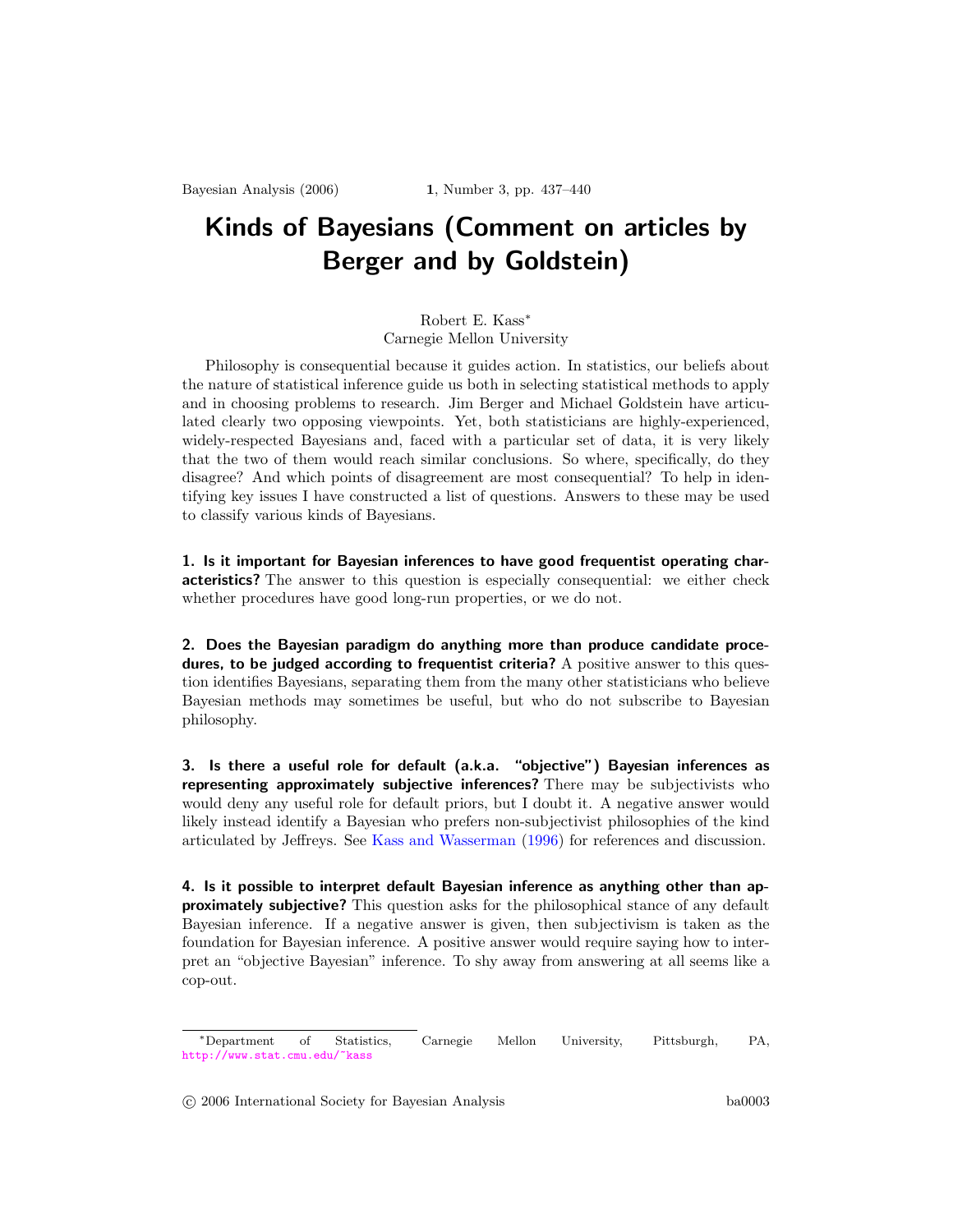5. Assuming that the data analyst has done a thorough and careful job, is it appropriate to interpret default Bayesian inferences as representing, approximately, what any reasonable person ought to think given the data and appropriate background information? This interpretation derives, very nearly, from Jeffreys. I say "very nearly" because an extremely important point is that Jeffreys did not want to admit a subjective foundation for probability and inference, yet the interpretation given in this question should be quite acceptable to subjectivists subject to a crucial caveat: "thorough and careful" must entail a reluctance to report default inferences unless the inferences are sufficiently data-dominated that a reasonable range of prior opinions would be overwhelmed.

6. Is there any useful meaning to the word "objective," beyond signifying such overwhelming evidence that reasonable people will be forced to agree? I believe no thoughtful statistician would maintain that statistical inferences are objective in anything other than a weak sense. The fundamental Bayesian criticism of frequentist inference is that (i) the weak long-run sense of objectivity used by frequentists is too indirect (as Keynes said, "In the long run we will all be dead"), while (ii) most users of statistics fail to appreciate its meaning (and instead interpret confidence as posterior probability). In posing Question 6 my intention is to ask whether there is a meaningful Bayesian, non-subjective notion of objectivity in statistical inference. Those who answer this question negatively while adopting the phrase "objective Bayesian inference" are faced with a troubling inconsistency.

7. Is the word "objective" so easy to misunderstand that its utility in the context of Bayesian inference is, on average, negative? This, I think, is the crux of the matter regarding the name "objective Bayesian." To a subjectivist, the name is objectionable philosophically because it seems to deny the subjectivist foundation of Bayesian inference. As a consequence, if "objective Bayesian inference" is supposed to be objective, the two-part criticism aimed at frequentist objectivity will apply once again. The only escape seems to be to use the name "objective Bayesian" while at the same time denying any intention to be claiming objectivity.

8. Is it important to distinguish scientific inference from decision-making? Those who answer negatively apparently view science as a series of decisions, and Bayesian inference as fundamentally concerned with optimal decision-making. Others may acknowledge the importance of improving decision-making in matters of personal or public policy, but see science as essentially different, being centrally concerned with the information content of data. This second camp then faces the following question.

9. Are there scientific settings in which formal elicitation procedures are useful? Elicitation assumes that the opinion of individual scientists is (i) worth knowing and (ii) possible to obtain with reasonable accuracy. Skeptics are dubious of both of these propositions, while enthusiasts see eliciation procedures as a vehicle for gaining impor-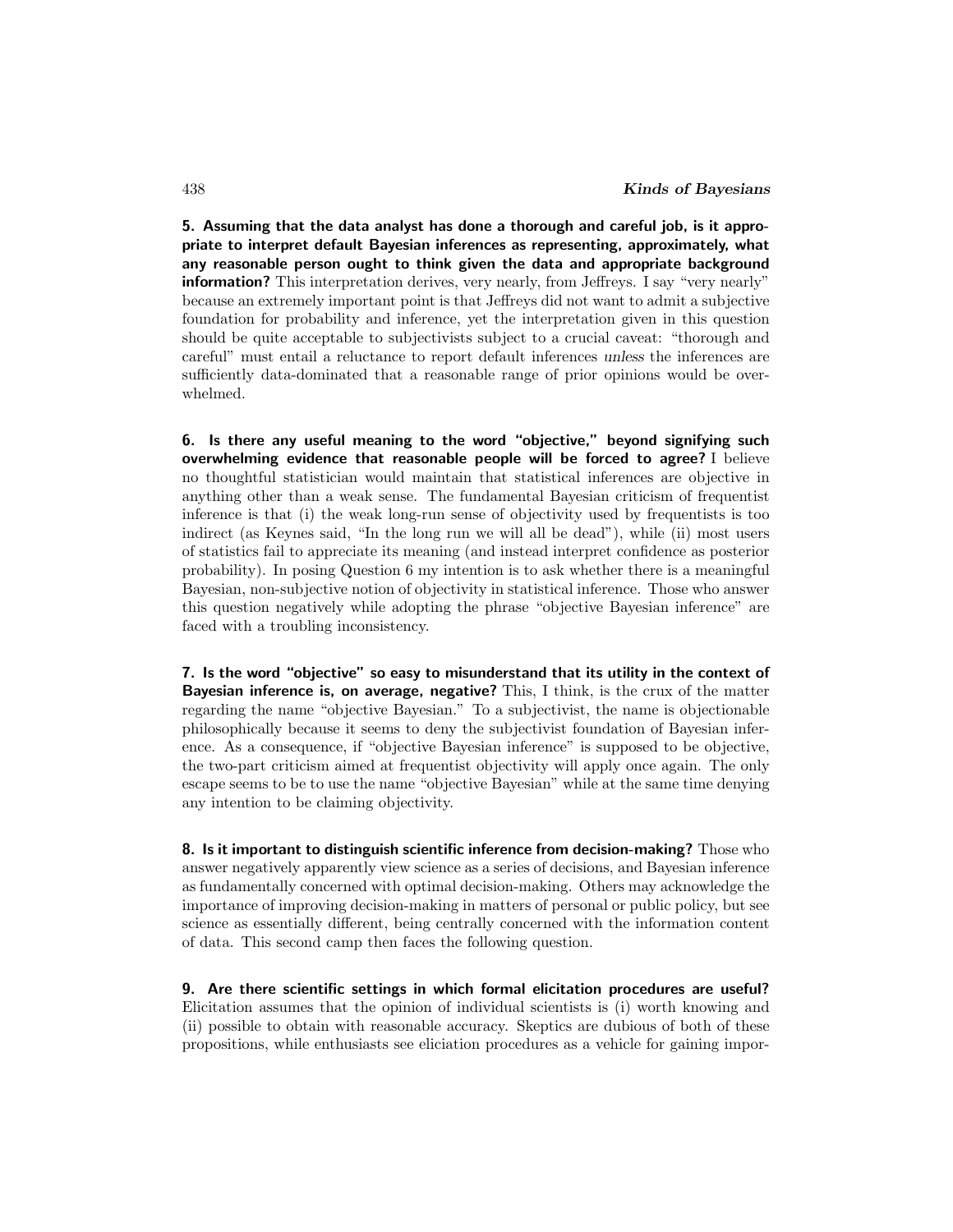## Kass, Robert E. 439

tant knowledge that is otherwise inaccessible.

In posing these questions and elaborating on them, I am aware that I have oversimplified (under-explained, under-qualified, and omitted alternatives) in several places. Nonetheless, I hope the questions are useful.<sup>[1](#page-2-1)</sup>

What about the answers to the questions? For the record, I myself see science as essentially different than decision-making, and Bayesian inference as useful scientifically because it furnishes a vehicle for understanding the likelihood function. I believe subjectivism is the proper foundation for Bayesian inference, but I am quite content to use default priors because, in a scientific context, I would be reluctant to report a posterior probability unless I felt the likelihood dominated all relevant prior distributions. Furthermore, I think coverage probability is a good way to discriminate among alternative rules for default priors and, more importantly, I use frequentist criteria to judge likely accuracy of models. (To me, the Bayesian and frequentist paradigms provide two alternative languages for grappling with uncertainty and, like many bilingual speakers, while I am most comfortable in the Bayesian tongue, I often find it helpful to switch to frequentist logic.) Finally, I wish the name "objective Bayesian" would be avoided. Kass and [Wasserman](#page-2-0) [\(1996](#page-2-0)), following a remark of Jeffreys, suggested that "reference Bayesian" would be more appropriate, even though it conflicts with Bernardo's unfortunate use in "reference prior" to refer to a particular rule rather than a generic approach. Another preferable alternative would be "pragmatic Bayesian." This has a strong positive connotation, without the philosophical baggage of "objective."

I invite Berger and Goldstein to further clarify their views in this fashion.

## References

- <span id="page-2-3"></span>Good, I. J. (1959). "Kinds of probability." Science, 129: 443–447. Reprinted in Good Thinking, University of Minnesota Press, 1982, pp. 63–72.
- <span id="page-2-2"></span> $-$  (1971). "46656 varieties of Bayesians." Letter in American Statistician, 25: 62–63. Reprinted in Good Thinking, University of Minnesota Press, 1982, pp. 20–21.

<span id="page-2-0"></span>Kass, R. E. and Wasserman, L. A. (1996). "The selection of prior distributions by formal rules." Journal of the American Statistical Association, 91: 1343–1370.

<span id="page-2-1"></span><sup>&</sup>lt;sup>1</sup>I might add that none of the questions involve probability. My title, "Kinds of Bayesians," is reminiscent of [Good](#page-2-2) [\(1971](#page-2-2)), who had previously written an article titled "Kinds of Probability" [\(Good](#page-2-3) [1959\)](#page-2-3). [Good](#page-2-2) [\(1971\)](#page-2-2) is useful in understanding Good's own philosophy, but not very helpful in distinguishing dominant philosophical differences. On the other hand, [Good](#page-2-3) [\(1959\)](#page-2-3) remains lucid and important, making the simple but profound observation that it is possible—indeed, reasonable—to adopt a subjective interpretation of probability while carrying out frequentist calculations. Furthermore, I can't see a fundamental inconsistency in saying that probability should be defined by long-run frequencies and yet believing there is an important role for Bayesian inference, understood subjectively (though this seems to require distinguishing two notions of probability, often called "epistemic" and "alleatory," and defining the former in terms of the latter). For this reason, I do not think we must adopt a stance on probability before determining how we feel about Bayesian inference.